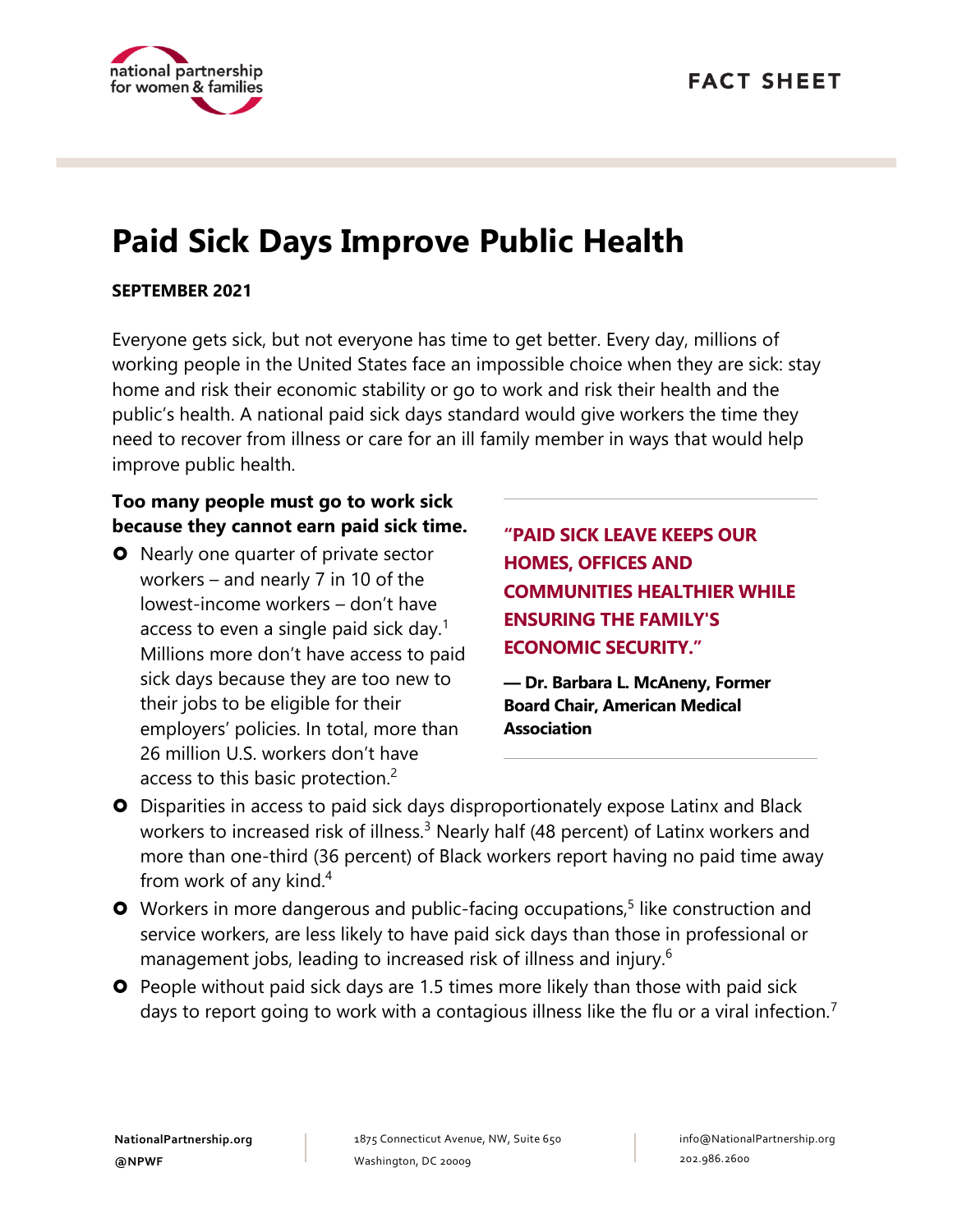**O** Many people go to work sick because they fear workplace discipline or losing their jobs. Nearly one in four workers has reported either losing a job or being threatened with job loss for needing to take a sick day. $8$ 

# **There Are Significant Public Health Costs When People Cannot Earn Paid Sick Days**

### **Lack of access to paid sick days leads to an increased risk of community contagion and workplace injury.**

- **O** Workers who interact the most with the public are often the least likely to have paid sick days: The vast majority of people working in food service (81 percent) and at child care centers (75 percent) lack access to paid sick days.<sup>9</sup> Workers in these occupations are also more likely to be exposed to contagious illnesses and, therefore, to spread illnesses to the public when they are forced to go to work sick.
- **O** Service workers who have certain illnesses, including the flu or norovirus, are required by the Food and Drug Administration to work on a restricted basis until 24 hours after symptoms subside,<sup>10</sup> yet these workers typically can't afford to take unpaid sick time. In fact, nearly 60 percent of food service workers surveyed in a Centers for Disease Control and Prevention study reported working while sick, and nearly half of those workers said they went to work because they didn't have paid sick days.<sup>11</sup>
- Nearly half (46 percent) of restaurant-associated illness outbreaks involve an infected food service worker,<sup>12</sup> and there are approximately 48 million cases of foodborne illness in the United States each year.<sup>13</sup>
- Lack of paid sick days increases workers' likelihood of being injured on the job, most likely because illness reduces workers' functional capacity, such as physical capability and ability to focus, making worksites less safe. Impacts are greater in more dangerous occupations: a construction worker without paid sick days is 21 percent more likely to experience a non-fatal occupational injury than one with paid sick days. 14

### **People without paid sick days are less likely to access medical care, resulting in delayed and often costlier treatments.**

 Workers without paid sick days are more likely to delay needed medical care, which can lead to prolonged illnesses and turn minor health problems into major, more costly ones.<sup>15</sup> Workers who do not have paid sick days are three times more likely than those with paid sick days to neglect medical care for themselves, and they are nearly two times more likely to forgo medical care for their families.<sup>16</sup> And workers who lack paid sick days are less likely to be able to afford health care goods and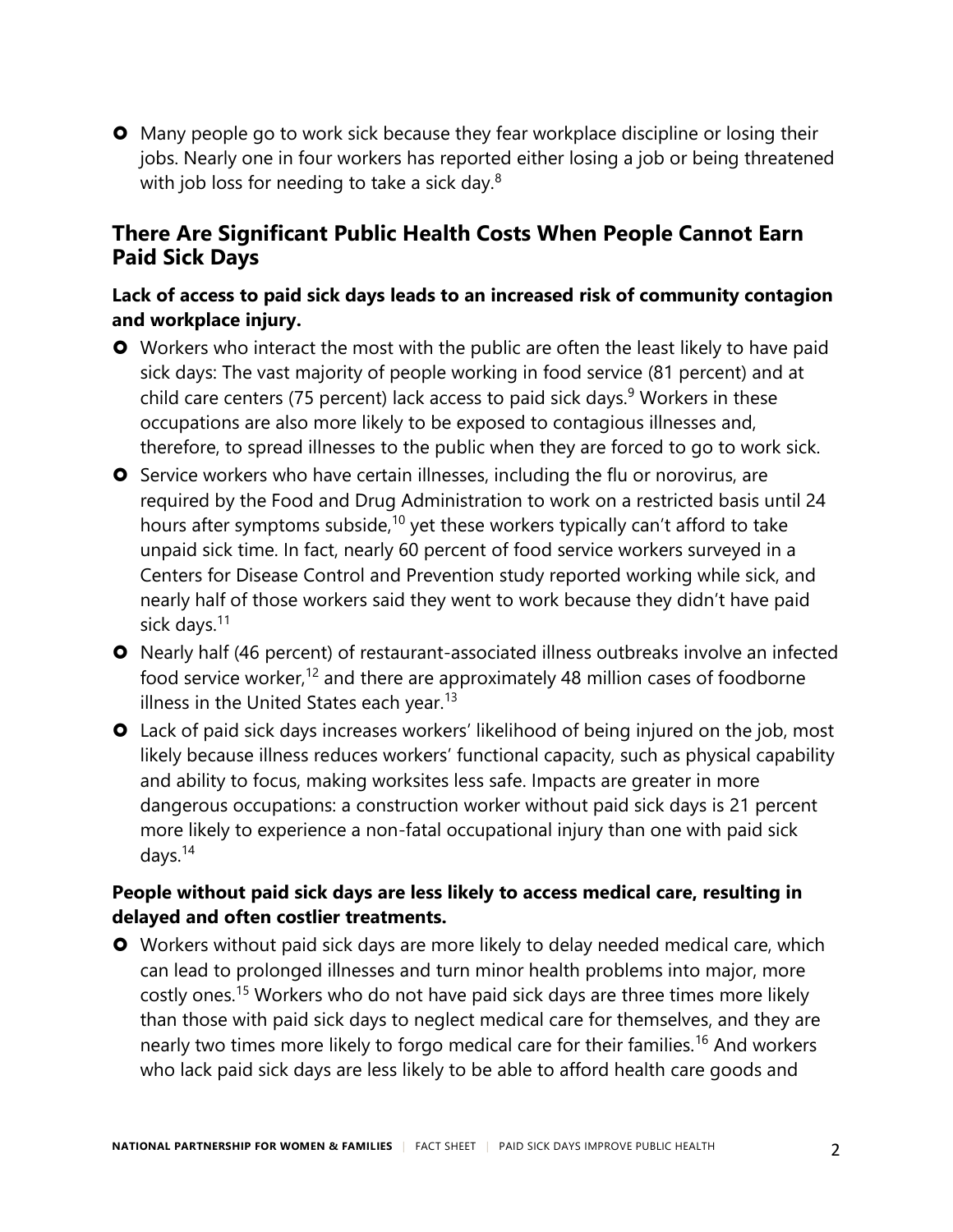services, more likely to incur high medical expenses and more likely to have a family income below the poverty threshold than those who have paid sick days. $17$ 

- **O** Not having sick days remains a significant barrier to health care access, despite increased affordability of preventive health care services under the Affordable Care Act. Workers without paid sick days are less likely to go to the doctor or access preventive care, such as cancer screenings, annual physicals, Pap smears and flu shots.<sup>18</sup>
- **O** Workers without paid sick days are 61 percent more likely than those with paid sick days not to have received a flu shot.<sup>19</sup>
- **O** When workers cannot take time off to seek medical care during normal work hours, they are left with few choices for care and are more likely to resort to costly emergency room visits. Working people with paid sick days are 32

**"[P]AID SICK DAY LEGISLATION WOULD BE A PRACTICAL AND EVIDENCE-BASED PUBLIC HEALTH POLICY TO PREVENT COMMUNICABLE DISEASE AND TO ENABLE TIMELY, PREVENTATIVE CARE FOR OURSELVES, OUR CHILDREN AND OUR ELDERS.... [A] PAID SICK DAY LAW HAS POTENTIAL TO REDUCE HEALTH DISPARITIES AND CONTROL HEALTH CARE COSTS."**

**— Dr. Rajiv Bhatia, Director, Occupational & Environmental Health, San Francisco Department of Public Health**

percent less likely than people without paid sick days to visit the emergency department recurrently.<sup>20</sup>

**O** It is estimated that preventable emergency room visits among workers without paid sick days cost the United States more than \$1.1 billion per year, with nearly half of the costs coming from taxpayer-funded programs like Medicaid, Medicare and the State Children's Health Insurance Program.<sup>21</sup> If all workers had paid sick days, 1.3 million emergency room visits could be prevented and public and private costs would be saved  $^{22}$ 

#### **Children whose parents don't have paid sick days face negative health consequences.**

- Working parents without paid sick days are nearly twice as likely as those with paid sick days to send a sick child to school or day care.<sup>23</sup> As a result, they are forced to put the health of their children and their children's classmates and teachers at risk.
- **O** Working parents without paid sick days are 2.5 times more likely than those with paid sick days to report taking a child or family member to the emergency room because they were unable to take time off during their normal job hours. $24$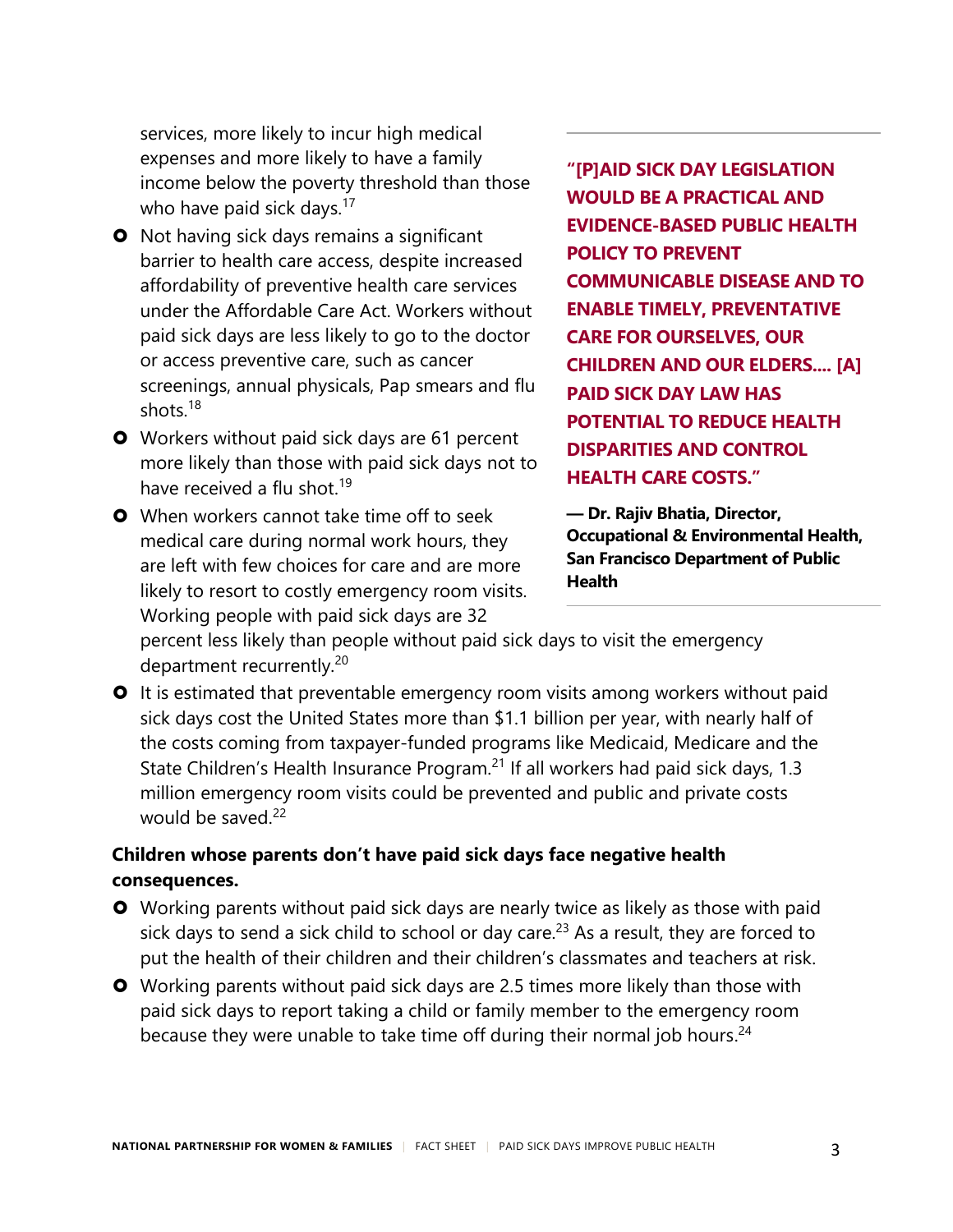**O** Children whose parents have paid sick days are more likely to receive preventive health care – specifically, they are 13 percent more likely to receive a flu vaccine and 13 percent more likely to have an annual checkup, compared to children whose parents do not have paid sick days.<sup>25</sup> Children whose mothers lack paid sick days are also less likely to receive routine well-child checkups, dental care and flu shots.<sup>26</sup>

# **Paid Sick Days for All Would Reduce Costs and Promote Healthier Families and Communities**

#### **A national paid sick days standard would benefit working people and their families, businesses and our public health.**

- **O** Public policies that quarantee a minimum number of earned paid sick days provide working people the time they need to recover from an illness or care for a sick family member without compromising their financial stability. And they benefit public health: A recent study found that the general flu rate in jurisdictions with paid sick days laws decreased by 5.5 to 6.5 percent after the laws took effect.<sup>27</sup> Connecticut's paid sick days law led to a faster decline in occupational injuries and illnesses in jobs covered by the law compared to rates for those same occupations in New York and nationally.<sup>28</sup> In Washington state, a paid sick days law cut the share of retail and food service workers who reported working while sick by eight percentage points.<sup>29</sup>
- Already, 33 jurisdictions nationwide have adopted paid sick days laws, including 11 states: Arizona, California, Connecticut, the District of Columbia, Maryland, Massachusetts, New Jersey, Oregon, Rhode Island, Vermont and Washington.<sup>30</sup>
- At the federal level, it is estimated that a proposed paid sick days law would expand access to more than 90 percent of the private sector workforce. This would enable millions of additional workers to earn paid sick time, with the largest impacts in sectors like food service and personal care.<sup>31</sup>
- The **Healthy Families Act** would allow workers to earn seven paid sick days to use to recover from illness, access preventive care or care for a sick family member. Workers at places of employment with fewer than 15 employees would earn seven unpaid, job-protected sick days.

The evidence is clear: When workers have access to paid sick days, everyone benefits. **Learn more at [PaidSickDays.org](http://www.paidsickdays.org/)**.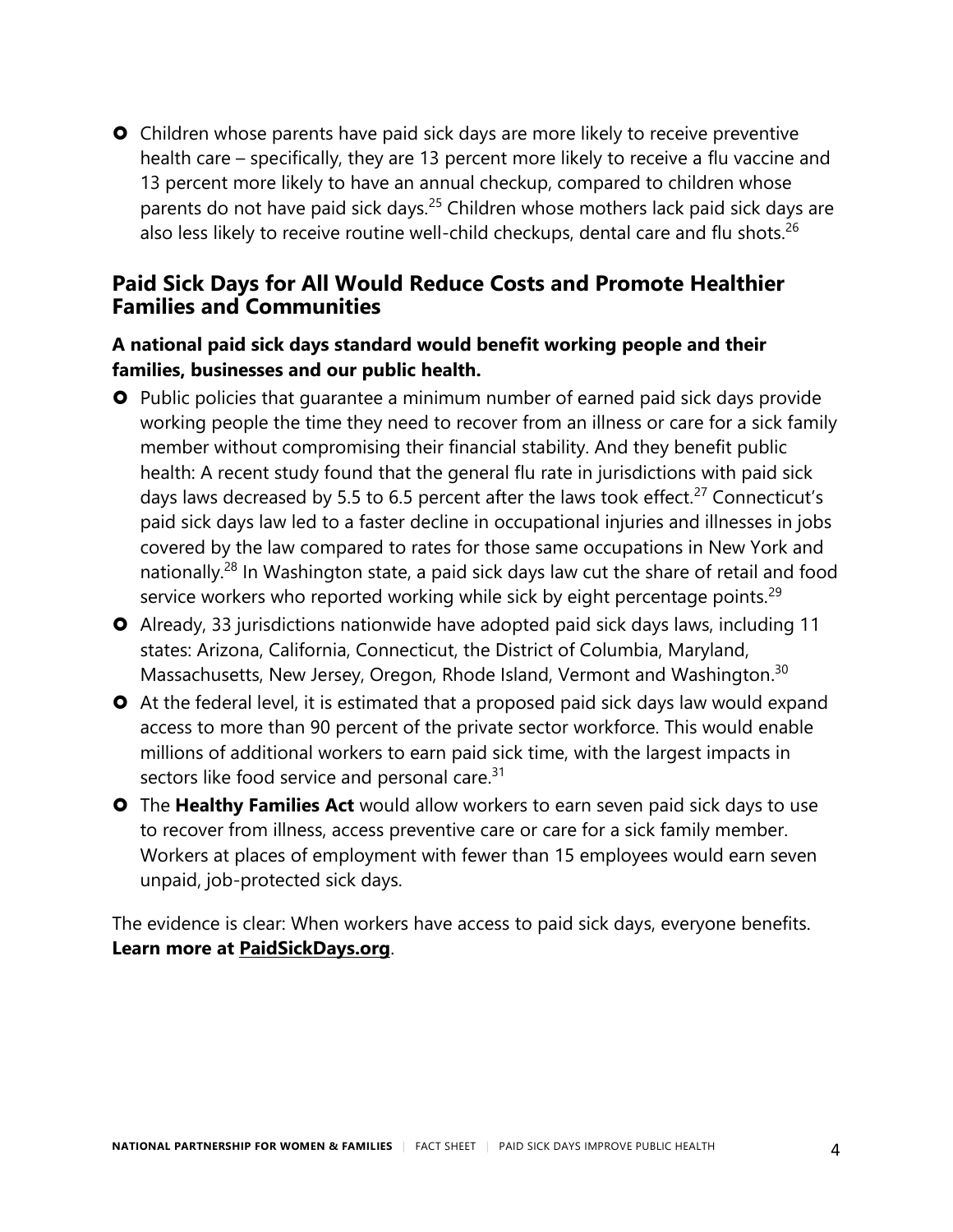<sup>3</sup> Kumar, S., Crouse Quinn, S., Kim, K. H., Daniel, L. H., & Freimuth, V. S. (2012, January). The Impact of Workplace Policies and Other Social Factors on Self-Reported Influenza-Like Illness Incidence During the 2009 H1N1 Pandemic. *American Journal of Public Health*, *102*(1), 134-140. doi: 10.2105/AJPH.2011.300482

<sup>4</sup> U.S. Bureau of Labor Statistics. (2019, August 29). *Access to and Use of Leave Summary* (Table 1). Retrieved 20 February 2020, from U.S. Bureau of Labor Statistics website: https://www.bls.gov/news.release/leave.t01.htm

<sup>5</sup> Afsaw, A., Pana-Cryan, R., & Rosa, R. (2012). Paid Sick Leave and Nonfatal Occupational Injuries. *American Journal of Public Health*, *102*(9), e59-e64. doi: 10.2105/AJPH.2011.300482

6 Ibid.

<sup>7</sup> Smith, T. W., & Kim, J. (2010, June). *Paid Sick Days: Attitudes and Experiences*. National Opinion Research Center at the University of Chicago for the Public Welfare Foundation Publication. Retrieved 20 February 2020 from https://www.nationalpartnership.org/ourwork/resources/economic-justice/paid-sick-days/paid-sick-days-attitudes-and-experiences.pdf

<sup>8</sup> Ibid.

<sup>9</sup> Xia, J., Hayes, J., Gault, B., & Nguyen, H. (2016, February). *Paid Sick Days Access and Usage Rates Vary by Race/Ethnicity, Occupation, and Earnings*. Retrieved 20 February 2020 from Institute for Women's Policy Research website: https://iwpr.org/publications/paidsick-days-access-and-usage-rates-vary-by-raceethnicity-occupation-and-earnings

<sup>10</sup> U.S. Department of Health and Human Services, U.S. Food and Drug Administration. (2013). *FDA Food Code 2013 (Chapter 2.2, Employee Health).* Retrieved 20 February 2020, from https://www.fda.gov/media/87140/download

<sup>11</sup> Carpenter, L. R., Green, A. L., Norton, D. M., Frick, R., Tobin-D'Angelo, M., Reimann, D. W.,… Le, B. (2013, August 4). Food Worker Experiences with and Beliefs about Working While Ill. *Journal of Food Protection*, *76*(12), 2146–2154. Retrieved 20 February 2020 from https://www.cdc.gov/nceh/ehs/ehsnet/docs/jfp-foodworker-beliefs-working-ill.pdf

<sup>12</sup> DeBurgh, K. & Jacobson, D. (2017, September 1). Association of Paid Sick Leave Laws With Foodborne Illness Rates. *American Journal of Preventive Medicine*. Retrieved 20 February 2020, from http://phlr.org/product/association-paid-sick-leave-lawsfoodborne-illness-rates

<sup>13</sup> U.S. Centers for Disease Control and Prevention. (2018, November 5). *Estimates of Foodborne Illness in the United States.* Retrieved 20 February 2020, from U.S. Centers for Disease Control and Prevention website: http://www.cdc.gov/foodborneburden/2011 foodborne-estimates.html

<sup>14</sup> See note 4.

<sup>15</sup> Miller, K., Williams, C., & Yi, Y. (2011, November 14). *Paid Sick Days and Health: Cost Savings from Reduced Emergency Department Visits*. Retrieved 20 February 2020, from Institute for Women's Policy Research website: http://www.iwpr.org/publications/ pubs/paid-sick-days-and-health-cost-savings-from-reduced-emergency-department-visits

<sup>16</sup> DeRigne, L., Stoddard-Dare, P., & Quinn, L. (2016, March). Workers Without Paid Sick Leave Less Likely To Take Time Off For Illness Or Injury Compared To Those With Paid Sick Leave. *Health Affairs, 35*(3), 520-527. doi: 10.1377/hlthaff.2015.0965

<sup>17</sup> Stoddard-Dare, P., DeRigne, L., Mallett, C., & Quinn, L. (2018, March). How does paid sick leave relate to health care affordability and poverty among US workers? *Social Work in Health Care*, *57*(5), 376-392, doi: 10.1080/00981389.2018.1447532

<sup>18</sup> Peipins, L. A., Soman, A., Berkowitz, Z., & White, M. C. (2012, July 12). The lack of paid sick leave as a barrier to cancer screening and medical care-seeking: results from the National Health Interview Survey. *BMC Public Health*, *12*, 520. doi: 10.1186/1471-2458-12- 520; DeRigne, L., Stoddard-Dare, P., Collins, C., & Quinn, L., (2017, February 9) Paid sick leave and preventative health care service use among U.S. working adults. *Preventive Medicine*, *99,* 58-62. doi: 10.1016/j.ypmed.2017.01.020

 $19$  Ibid.

<sup>20</sup> Bhuyan, S. S., Wang, Y., Bhatt, J., Dismuke, S. E., Carlton, E. L., Gentry, D.,... Chang, C. F. (2016, May). Paid sick leave is associated with fewer ED visits among US private sector working adults. *American Journal of Emergency Medicine, 34*(5), 784-789. doi: 10.1016/j.ajem.2015.12.089

<sup>21</sup> Miller, K., Williams, C., & Yi, Y. (2011, November 14). *Paid Sick Days and Health: Cost Savings from Reduced Emergency Department Visits*.. Retrieved 20 February 2020, from Institute for Women's Policy Research website: http://www.iwpr.org/publications/ pubs/paid-sick-days-and-health-cost-savings-from-reduced-emergency-department-visits

 $22$  Ibid.

<sup>23</sup> See note 7.

<sup>1</sup> U.S. Bureau of Labor Statistics (2021, September). *National Compensation Survey: Employee Benefits in the United States, March 2021* (Table 33)*.* Retrieved 30 September 2021 from U.S. Bureau of Labor Statistics website:

https://www.bls.gov/ncs/ebs/benefits/2021/employee-benefits-in-the-united-states-march-2021.pdf

<sup>&</sup>lt;sup>2</sup> Ibid.